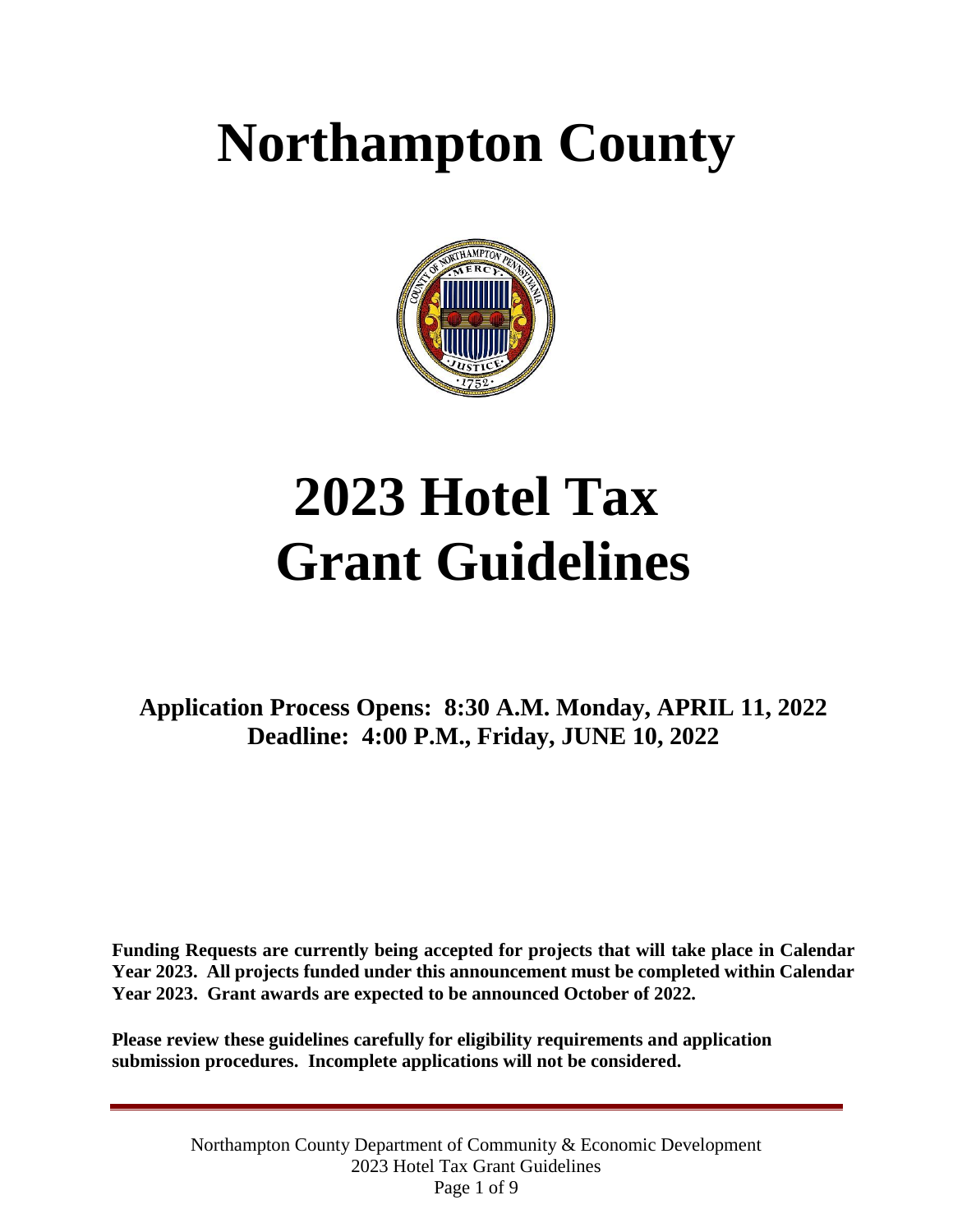### **Northampton County Hotel Tax Grant Guidelines 2023 Grant Process**

#### **PROGRAM OVERVIEW**

 The County of Northampton will competitively award grants to be funded from revenues collected through the Northampton County Hotel Tax. The Hotel Tax funds are provided for under by Act 12 of 2005, by imposing a Hotel Room Rental Tax of 4% on hotel guests, to be used for Northampton County Resolution No. 440 of 2005, as authorized by P.L. 307 of 2000 and amended tourism and community development initiatives.

#### **APPLICANT ELIGIBILITY**

Eligible Projects will promote community development related to tourism and/or enhance tourism within Northampton County, such as activities/events/venues which measurably increase the number of visitors to the County and/or promote Northampton County's unique cultural and/or historic value. Applicants must fall within one of the categories identified below:

- Federally registered non-profit entity  $(501(c)(3)$  or  $501(c)(4))$
- Municipal entity located within Northampton County

 Applicants relying on these funds as a general source of annual operating funds, such as requests to support core staffing costs and other administrative operational expenses typically covered by the organization, will be considered less competitive in the application review and selection In addition, events and activities must occur in Northampton County. These funds are intended to support events or project expenses such as promotional costs and capital improvements. process.

#### **ELIGIBLE ACTIVITIES**

 All grants will be awarded based on a review process. Projects that can most effectively address some or all of the following will receive preference:

- cultural and/or historic value. Organizations must attempt to measure the number of • The project promotes/supports visitation to sites within the County that promote our unique participants (out-of-town tourists vs. local resident participation).
- The project will measurably increase the number of visitors to Northampton County;
- The project measurably improves public health and/or wellness;
- The project supports historic preservation. Projects that support the Historic and Cultural Assets Plan will be considered more favorable. A copy of the Historic and Cultural Assets Plan can be found at [https://www.northamptoncounty.org/CMTYECDV/Pages/Northampton-County-Historic](https://www.northamptoncounty.org/CMTYECDV/Pages/Northampton-County-Historic-and-Cultural-Assets-Plan.aspx)[and-Cultural-Assets-Plan.aspx](https://www.northamptoncounty.org/CMTYECDV/Pages/Northampton-County-Historic-and-Cultural-Assets-Plan.aspx)
- The project is a collaborative partnership with other Northampton County entities.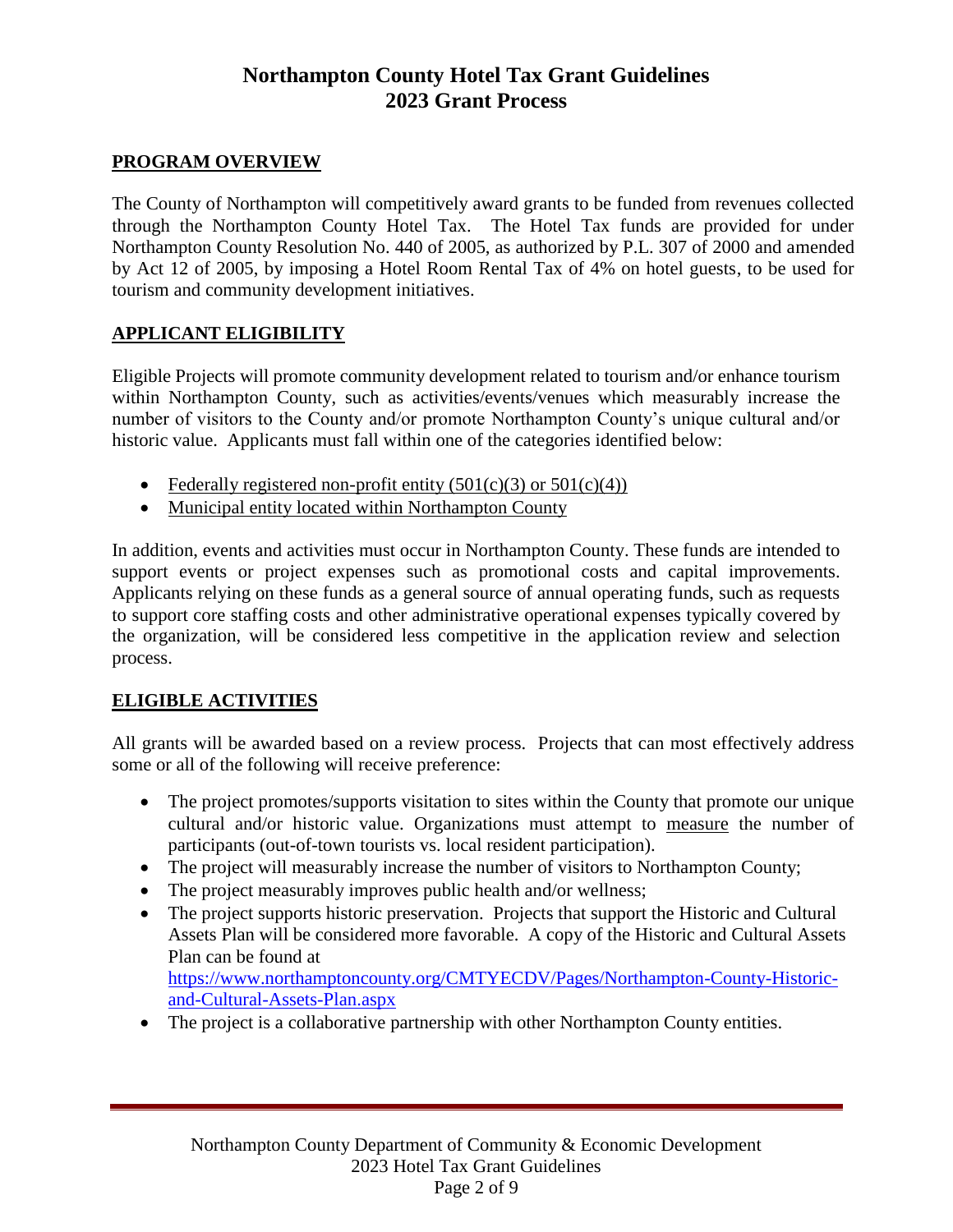#### **APPLICATION OVERVIEW**

The County reserves the right to fund proposals at a higher or lower amount at its sole discretion. A minimum match of \$1 cash for every \$3 granted is required. The required match may include in-kind services. 50% of the required match may be documented in-kind services or goods. Applications with a match source exceeding the minimum requirement will be considered more competitive.

#### **REGISTRATION REQUIREMENTS**

All applicants are required to register with the Northampton County Department of Community and Economic Development's (NCDCED) County Relationship Manager (CRM) and submit electronic applications through the web. CRM may be accessed at the following web link: [https://web.northamptoncounty.org/DCEDForms/views/Login.html.](https://web.northamptoncounty.org/DCEDForms/views/Login.html) Following NCDCED confirmation of registry (within 1-2 business days) applicants may upload and submit their electronic application forms and supplemental documentation through the CRM application program.

#### **HOW TO APPLY**

- 1. Visit the NCDCED Grant and Loan Programs web page at <https://www.northamptoncounty.org/CMTYECDV/Pages/Apply-for-Funding.aspx>
- 2. Scroll down and find the grant program you would like to apply for (Under Funding) and click on the program name.
- 3. Download all applicable documents associated with the funding announcement (application, program guidelines, Historic and Cultural Assets Plan, contracting requirements).
- 4. When you are ready to submit your application and supporting documentation, return to the DCED Grants & Loans Programs web page. Scroll down to the grant program you would like to apply.
- 5. Click on "Apply" for the grant program you are applying. This will take you to the CRM program.
- 6. CRM Program: Returning users may log-in to CRM, select "Apply or Funding," complete the fields and upload application and supporting documentation. First-time users will need to register before applying. Applicants are encouraged to register early as there is a processing period of 1-2 business days before documentation can be uploaded.

Register at [https://web.northamptoncounty.org/DCEDForms/views/Login.html.](https://web.northamptoncounty.org/DCEDForms/views/Login.html) You only need to register once. You do not need to register for each grant program. If you do not remember your password, please enter your email address on the CRM main page and it will be emailed to you. Each applicant should have their own registration. Do not share registrations. New registrants will receive an email approval within 1-2 business days.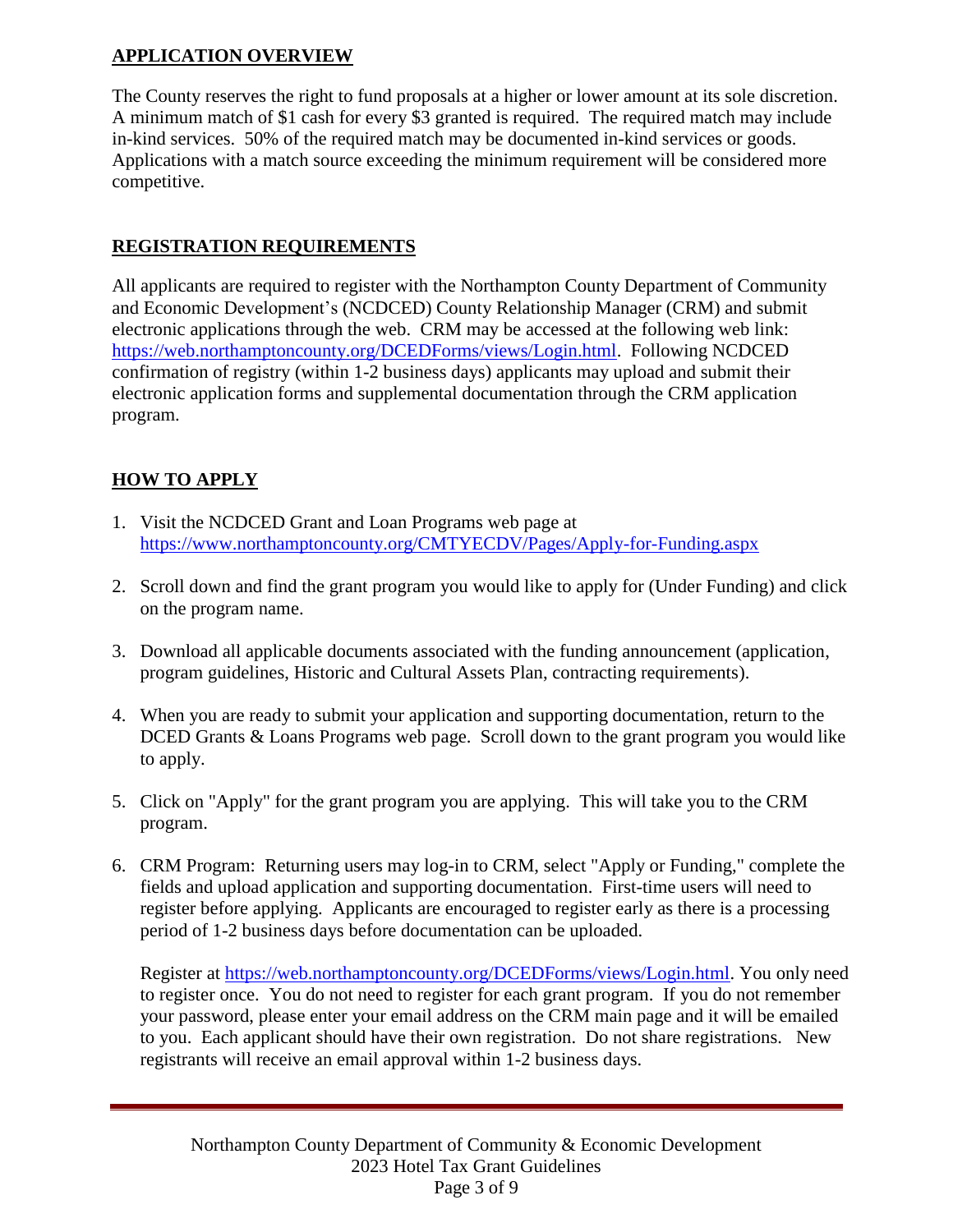IT IS THE SOLE RESPONSIBILITY OF THE APPLICANT TO ASSURE THAT THE APPLICATION IS RECEIVED BY THE DEADLINE. Staff reserve the right to request additional information from the applicant after the deadline to clarify a submission.

#### **SUBMISSION REQUIREMENTS**

- 1. A Funding Request Single Application Form.
- 2. IRS letter indicating  $501(c)(3)$  or  $501(c)(4)$  status.
- 3. A project and budget narrative is required. The narrative must be typed on a separate page (limit three pages) and should include at the minimum:
	- What do you plan to accomplish with this project?
	- How do you plan to accomplish it?
	- Include an explanation of how the project/activity will support historic preservation, increase tourism and/or quality of life in/within the County of Northampton.
	- How will grant funds be used? (address each cost item identified in the project budget)
	- Project schedule with key milestones and dates.
	- accomplishments and any other relevant information. A brief description of your organization including mission statement, population served,
	- Highlight any partnerships and/or innovative elements of the project.
	- Construction/Renovation projects require a current status list of permits and zoning variances, as well as, a copy of contract(s) for any vendor service already bid and/or executed (general contracts, architects, engineers, etc.). The Hotel Tax award may not be used for expenses/activities encumbered prior to the award date.
	- Methodology to be used to track participants and quantifiable accomplishments.
- including all sources and uses of funds, for the project from start to finish, including multiple project phases, if applicable. Application also requires cost estimates, as a source of determining amount of funds requested. Budgets submitted without documentation will not be eligible for consideration. Enter whole numbers, rounded to the nearest one hundred dollars. 4. Using the budget sheet provided within the application form, provide a detailed budget,

#### Evidence of Matching Funds

 A minimum 25% of match in funds is required. No more than 50% of matching funds may be in-kind services. If matching funds are from another award source other than the organization, proof of award must be included with application submission. Letters or emails of award notices are acceptable. Applications with a match source exceeding the minimum requirement will be considered more competitive. As a general rule, County funding sources cannot be matched with County funds except Community Development Block Grant (CDBG) funds. Waivers may be granted on a case-by-case basis.

- 5. Any agency applying for funds must submit:
	- $\bullet$  W-9
	- Most recent audited financial statements or most recent year-end financial statement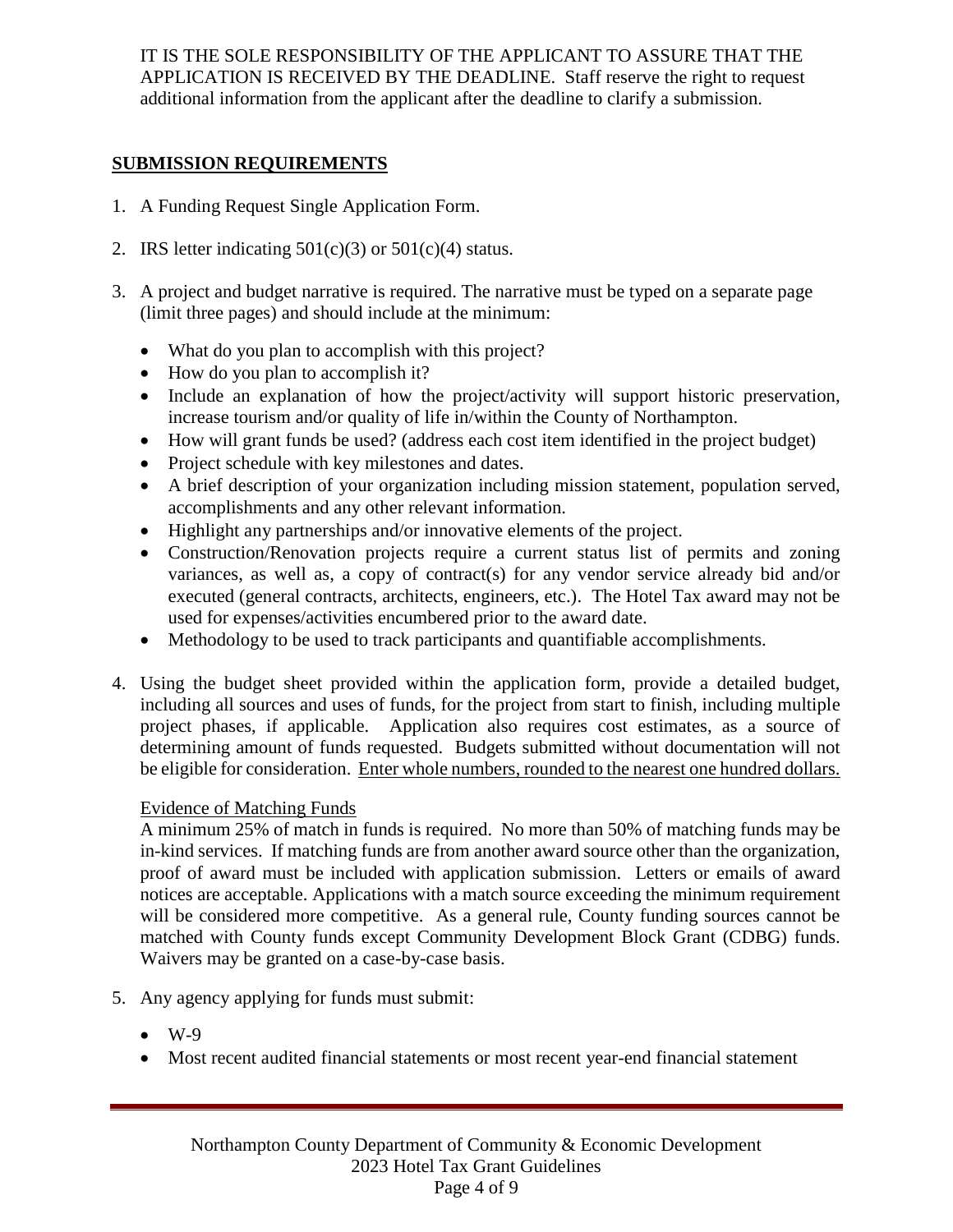6. **The deadline for submitting Funding Request Single Application Form(s) is Friday, June 10, 2022, 4:00 p.m.**

#### **PROGRAM CONDITIONS**

Grants are awarded based on merit and are subject to the availability of funds. Funds are released on a reimbursement/cost incurrence basis only. Eligible applicants may submit multiple requests. The organization's application will become a part of the grant agreement between the organization and the County of Northampton. **Please note, applications may not be funded to the fullest amount requested.** Therefore, if an application receives partial funding, a determination will need to occur as to whether the project can continue. All applicants are urged to have contingency plans should they not receive their entire grant. Past/Current Northampton County Grant Recipients with overdue reports and outstanding grant requirements may not be eligible to apply for or receive funding.

#### **PROGRAM REPORTING CONDITIONS**

 upon the timely submission of these reports. Reports must be submitted on NCDCED **Reporting/Audit -** Grantees are required to submit Semi-Annual Performance and Project Close –out Reports to NCDCED. Disbursement of funds and future grant awards are contingent provided reporting forms.

 NCDCED may conduct onsite monitoring at any point during the grant agreement term and/or at the completion of the project. Grant recipients may be subject to one or more audits. Grantees will be required to cooperate fully with those audits and provide all requested documentation in connection with those audits.

| <b>Hotel Tax Scoring Criteria</b> |                                                 |     | <b>Scoring</b><br>Weight |
|-----------------------------------|-------------------------------------------------|-----|--------------------------|
| 1                                 | <b>Project Narrative</b>                        |     | 1/3                      |
| $\overline{2}$                    | <b>Budget/Matching Funds Leveraged</b>          |     | 1/3                      |
| 3                                 | <b>Additional Submission Requirements</b>       |     |                          |
|                                   | <b>Effectively Address Priority Preferences</b> | 30% | 1/3                      |
|                                   | <b>Project Timeline and Capacity</b>            | 30% |                          |
|                                   | Partnerships                                    | 40% |                          |

#### **PROGRAM REVIEW COMMITTEE SCORING CRITERIA**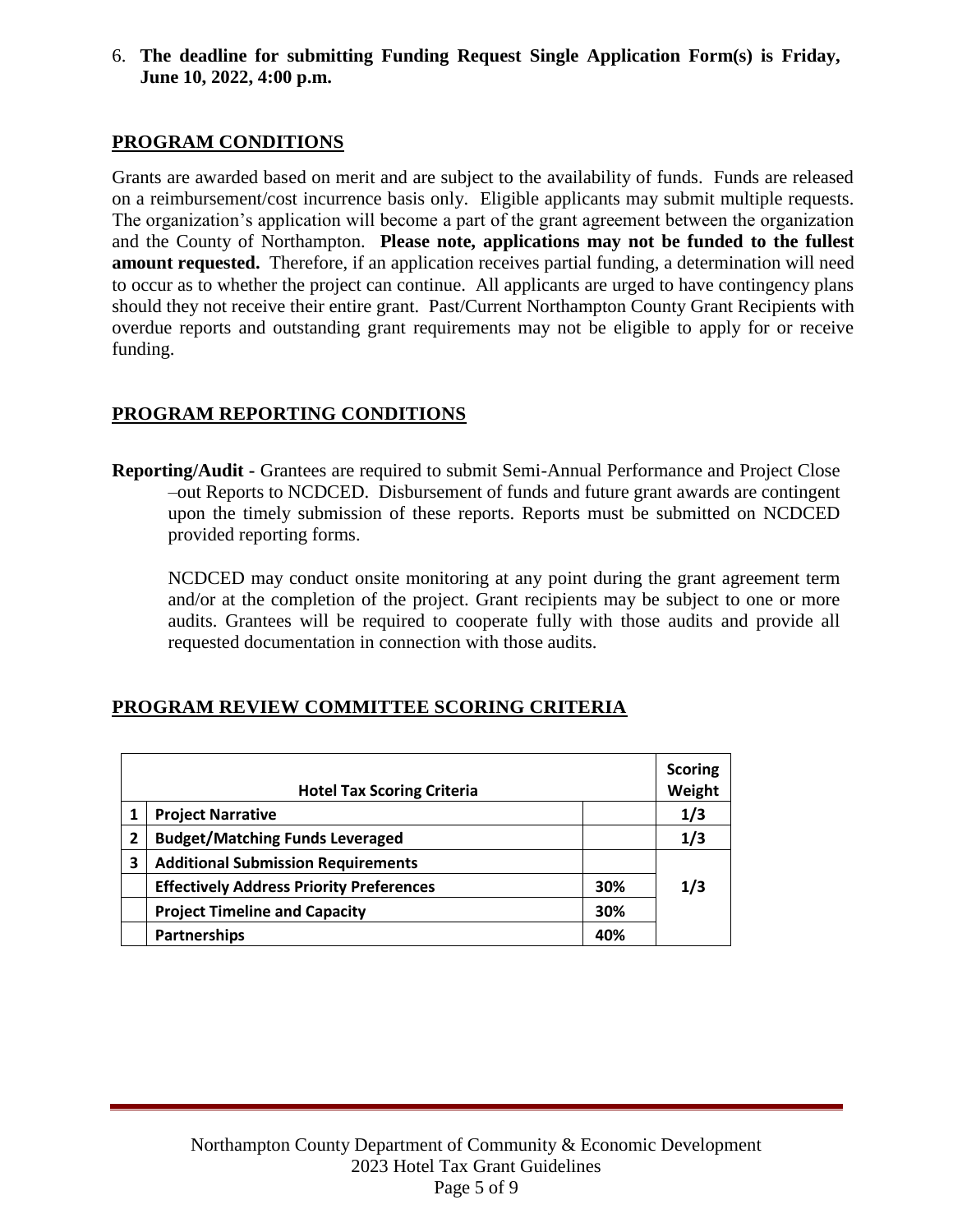#### **PROCEDURES FOR ACCESSING FUNDS**

A grant agreement between the grantee and the County of Northampton will be required prior to release of award dollars. Awards will be released only if the applicant is in compliance with all previously awarded County grants. Award recipients will be required to provide a Certificate of Insurance for the project, listing the County of Northampton as additional insured. All grant agreements include provisions and conditions appropriate to the project to be funded, including provisions addressing the following conditions:

- **Nondiscrimination -** No assistance will be awarded unless grantee certifies to the grantor that it shall not discriminate against any employee or against any person seeking employment because of race, religion, color, handicap, national origin, age, or sex. All contracts for work to be paid with Hotel Tax funds must contain the Commonwealth's official nondiscrimination clause.
- **Project Records -** The grantee must maintain full and accurate records with respect to the project. The County of Northampton and its designees shall have access to such records, as well as the ability to inspect all project work, invoices, materials, and other relevant records at reasonable times and places.
- **Contracting Requirements –** Contracting shall be done in accordance with all applicable federal, state and local requirements and guidelines. It shall be the responsibility of the Grantee/Sub  **projects may be subject to Pennsylvania Prevailing Wage requirements. Please click**  grantee to ensure that such requirements and guidelines are followed. **Construction [here](http://www.dli.pa.gov/Individuals/Labor-Management-Relations/llc/prevailing-wage/Pages/default.aspx) for applicability.** Northampton County's Competitive Bid Requirements can be found in Exhibit 1 of the guidelines.
- **Disbursement of Award Funds**  Funds will be disbursed on a reimbursement or cost incurrence basis upon request by the recipient. Recipients will be provided a NCDCED funding cancelled check(s), etc. will be required for all eligible expenses including match reimbursement form. Supporting documentation including invoices, receipts, contracts, requirements.

#### **PROGRAM INQUIRIES**

Program inquiries should be directed to:

*Northampton County Department of Community & Economic Development Karen Collis, Community & Economic Development Specialist 610-829-6314, [kcollis@northamptoncounty.org.](mailto:kcollis@northamptoncounty.org)*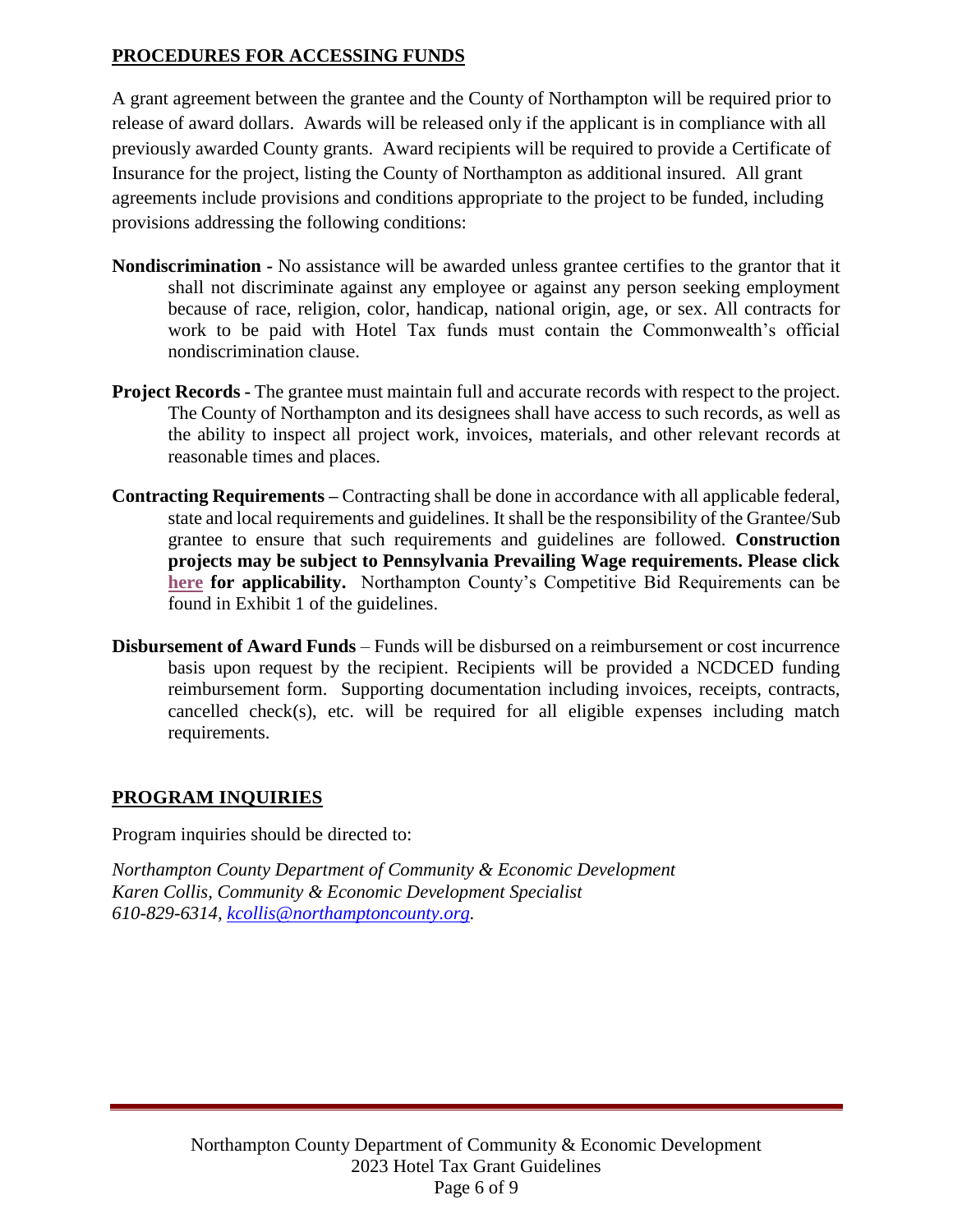#### **EXHIBIT 1**

#### **COMPETITIVE BID REQUIREMENTS**

Any good or service purchased under this grant must be done in accordance with your entity's purchasing requirements or the County's, *whichever is most restrictive*. Northampton County's thresholds are as follows:

| \$1 to \$5,000      | One quote, verbal or written                                                                                                                                                                                                                                       |
|---------------------|--------------------------------------------------------------------------------------------------------------------------------------------------------------------------------------------------------------------------------------------------------------------|
| \$5,001 to \$24,999 | Minimum three (3) written quotes. Written documentation must be<br>attached to the transaction and shall indicate which qualified vendor(s)<br>were contacted, their responses, the date, and other pertinent<br>information besides price, such as delivery, etc. |
| $$25,000$ and above | Need to be procured utilizing a formally advertised public bid                                                                                                                                                                                                     |

 the appropriate procurement method. Selecting a good or service through the Commonwealth of Documented costs may include quotes or advertisements (i.e. online cost comparisons). Remember to keep copies of all quotes/costs in your project record as this verifies you followed Pennsylvania's cooperative purchasing program administered by the Department of General Services (DGS) Bureau of Procurement, the COSTARS Program, is an acceptable alternative to the methods listed above.

#### **PREPARING FOR COMPETITIVE BIDS**

The first step in most projects is to document the specific work to be done in order to competitively solicit bids from contractors. On a small project where total construction costs are not expected to exceed \$25,000, you may only wish to use an existing estimate or specifications to solicit written estimates from contractors. Most sub grantees work with an architectural, engineering or other project management firm to develop a bid package that ensures you select the most qualified contractor while complying with local, state and federal laws and regulations.

Construction projects require specific technical expertise and knowledge of how to comply with state and federal labor requirements. Those not accustomed to overseeing construction projects are highly encouraged to hire a project manager.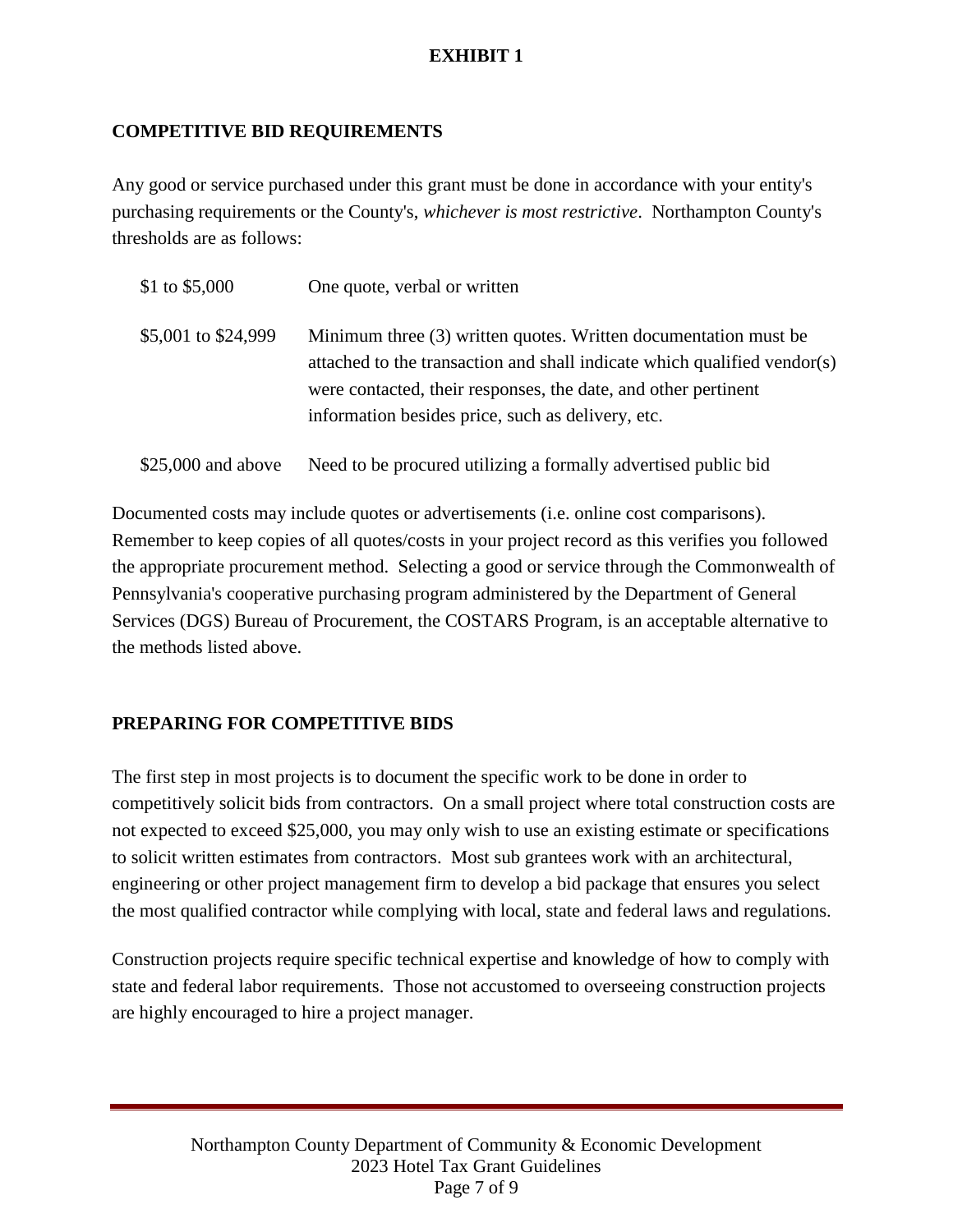#### **ACQUISITION OF ARCHITECTURAL/ENGINEERING SERVICES**

When acquiring A/E services to design your site/project, a Request for Proposals (RFP) or a Request for Qualifications (RFQ) may be used. Under an RFQ, you may use competitive proposal procedures whereby the competitors' qualifications are evaluated and the most qualified competitor is selected, subject to negotiation of fair and reasonable compensation. In these instances, price is not used as a selection factor. Once the most-qualified firm is identified, only that firm is asked for a price proposal that is subject to negotiation of a fair and reasonable price. If negotiations with the selected firm are unsuccessful, this process is repeated with the next highest-ranked firm until a fair and reasonably priced contract can be awarded. You must document the basis for your determination of the most qualified competitor and the reasonableness of the contract price.

Note the following requirements if your project is federally funded:

- An RFQ may not be used to purchase other services performed by architects and engineers (24 CFR 85.36(d)(3)(v)). Additional services offered by  $A/E$  firms, such as preparation of bid packets, project management or grant writing, must be selected based on lowest cost (using an RFP or other appropriate small purchasing method).
- You cannot award a contract to any person or firm that develops or drafts specifications, requirements, statements of work, invitations for bids, and/or requests for proposals (24 CFR 84.43).
- Architects or engineers selected by municipalities may be reimbursed through your grant if documentation can be supplied that the firm had been selected using an appropriate procurement methodology within the previous three (3) years of the Start Date of the subgrant agreement and the contract specifically includes project management activities in the scope of services. Otherwise, these costs cannot be paid under the grant.

#### **VENDOR PREFERENCE**

 When contracts or subcontracts are expected to exceed \$25,000 and are funded in whole or in part by state or federal funds, opportunities must be afforded to businesses and organizations which are eligible for preferential treatment under a variety of laws, Executive Orders, etc. (e.g., the Small Business Act). Eligible organizations include: small, small disadvantaged, women-owned, Women Owned Businesses (MBE/WBE). While certain funding sources (i.e. HUD) may only ask for reporting on certain classifications of businesses, including all preferred classes in your historically underutilized business zone (HUBZone), veteran-owned and service disabled veteranowned small businesses. These requirements historically included only Minority Owned or preferred bidding process will ensure that all newly emerging requirements are met.